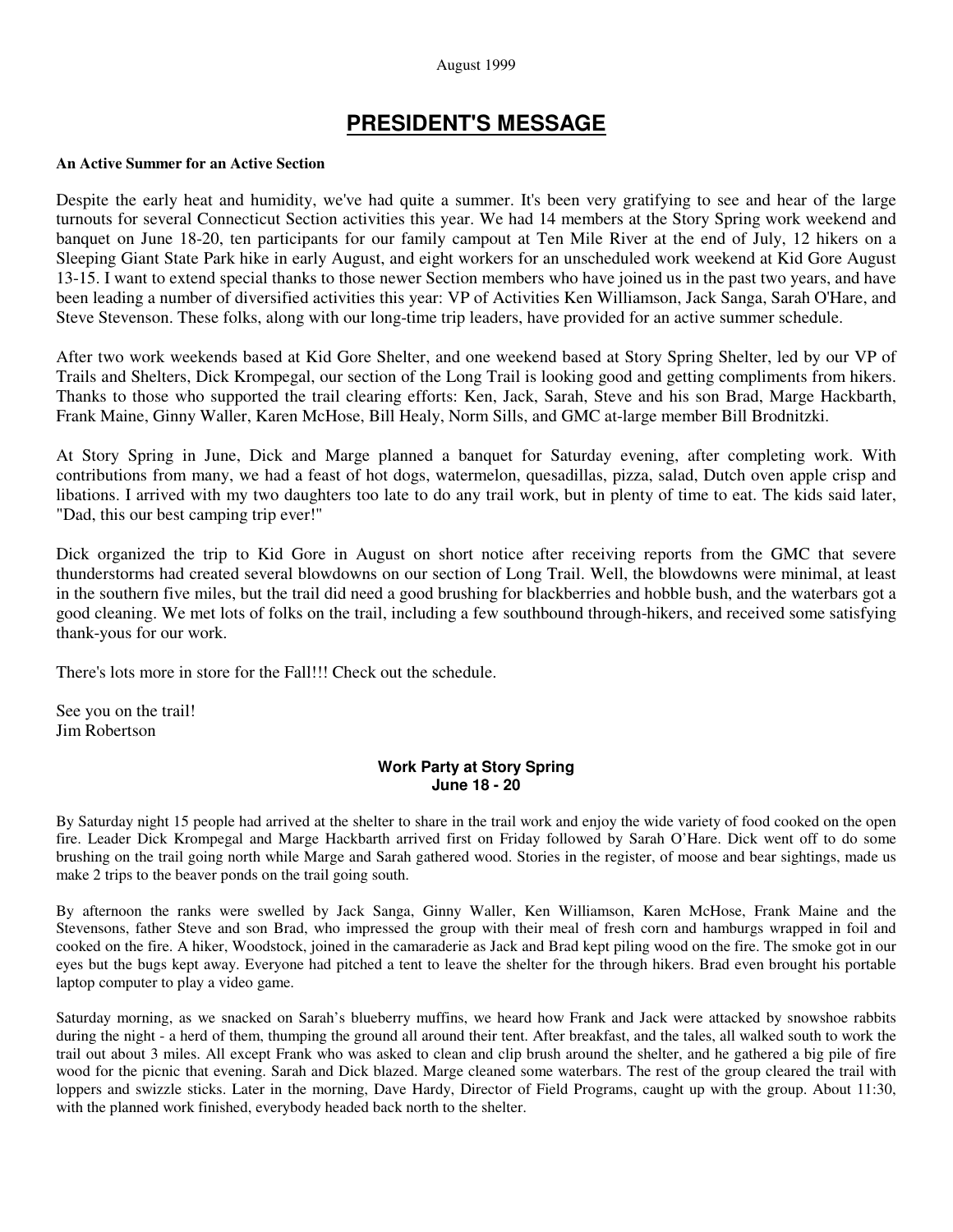The late afternoon and evening was devoted to feasting. Refreshment runs were made to Arlington. Hot dogs and baked potatoes were cooked on the fire while Frank delighted everybody by making pizza baked on a backpacking oven. No pizzeria could rival his pizza which featured mozzarella cheese, tomato sauce, black olives, anchovies, chopped green peppers and onions, pepperoni, fresh basil and oregano. Jack made tacos filled with refried beans, lettuce, salsa and cheese. Sarah cooked an apple cake in a Dutch oven over the fire - tasted good to everybody except Sarah. By the time we were stuffed, Jim Robertson arrived with his daughters Kerry and Brenna. Jim brought some salad and dressing. The children were fascinated with the fire where they roasted hot dogs and toasted marshmallows. Later, Norm Sills arrived then snacked on watermelon and some of Frank's pizza.

With all the planned work completed, Sunday morning was spent cooking a leisurely breakfast, packing, and taking some short hikes to explore the area for those who had not been to Story Spring Shelter before. We packed all the tools and equipment out the half mile to our cars. The sun had burned the clouds away and since it was still early, Ginny, Ken, Jack and Norm decided to drive up Mt. Equinox.

Thanks for the work and good picnic.

*Workers: Ginny Waller, Karen McHose, Sarah O'Hare, Jim, Kerry and Brenna Robertson, Jack Sanga, Steve and Brad Stevenson, Ken Williamson, Norm Sills, Frank Maine, Dave Hardy,*

> *Written by Marge Hackbarth Embellished by Dick Krompegal*

### **After Work Party Trip To Mt. Equinox June 20**

I've wanted to see the top of Mt. Equinox for several years but it seems whenever I am in the area it's either raining, cloudy or the road is closed due to many feet of snow. For once however the weather cooperated and Sunday was a great day to put the top down and cruise to the top. Norm had a different idea, thinking that it would be preferable to hike to the top. He almost had me talked into it but I was able to resist the challenge this time. Jack and Ginny also joined me for a trip to the summit.

Great ride to the top with lots of vistas and, since we didn't follow Norm's suggestion nobody broke into a sweat. After reaching the top we took a short 1 mile stroll to the vista overlooking Mansfield Center. The view from the summit, and along the way, is quite impressive although I know I will appreciate it much more the next time as we will take Norm's suggestion and do it the "right way."

> *Ginny Waller, Norm Sills, Jack Sanga By: Ken Williamson*

#### **Maintenance Tools**

Our section has been in need of new swizzle sticks for several years now. Swizzle sticks are used on trail maintenance trips to clear brush from the path. In an e-mail dialogue with Dave Hardy I asked him if he had any suggestions on where to buy them. He informed me that the main club had several they could give to our section. Dave brought two to the June maintenance trip. Thanks!

*By Dick Krompegal*

#### **Mattatuck Trail Hike June 27**

The group was to meet at the blue trail marker on Rte. 6 in Thomaston. Half the group found it. The other half met at the same wrong place, at Reynolds Bridge, about three miles east of where the hike was supposed to begin. Having decided that the leader was pulling a no-show, they decided to hike on their own. With the heat and humidity on the rise they hiked to Balance Rock, a scenic overlook with a good view of the Naugatuck Valley. Then after eating lunch and observing the vultures circling they decided to turn back and call it a day.

Meanwhile, the first group started out hiking into Black Rock State Park and within a mile began the ascent up Black Rock, the trail was steep and eroded. The Black Rock Lookout has an elevation of 800 ft. Gradually descending north we crossed several streams desperate for rain. Leaving the Mattatuck State Forest we entered the Army Corps of Engineers area. At one point we donned sticks to protect ourselves from the possibly attacking goshawks nesting in the area. Signs posted brought us to attention! However, we saw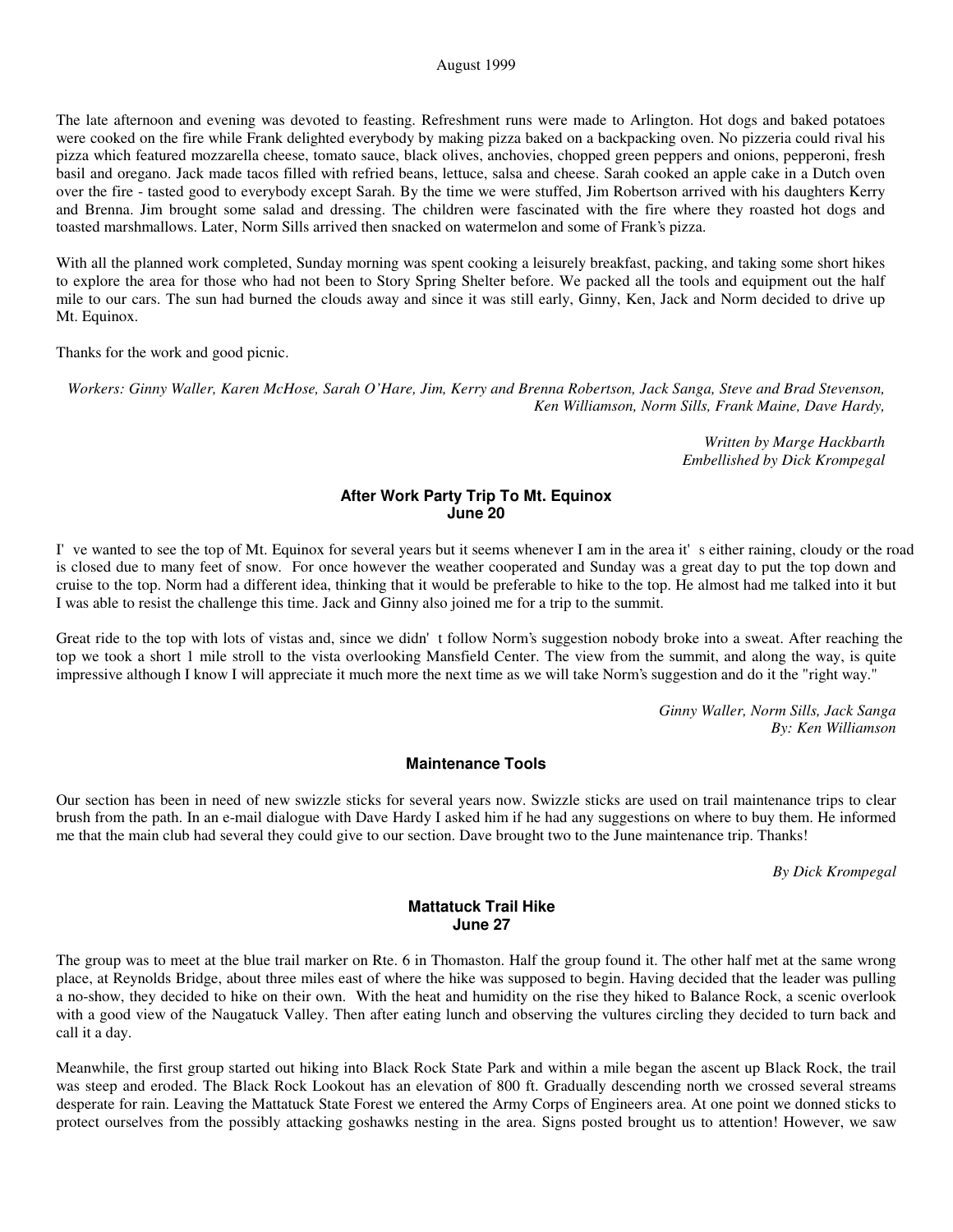none. The heat and humidity was taking its toll and the mosquitoes were quite bothersome. At one stream we were pleasantly surprised to encounter no bugs so we lingered, refreshed ourselves in the cool water and skipped stones.

The trail followed into the White Memorial Foundation land passing several ponds. We concluded our hike on Rte. 63 in Litchfield having hiked 10 miles. The group, fatigued and overheated stopped for burgers and salad, deviating from the usual pizza.

> *Hikers: Karen McHose, Steve Stevenson, Bryan Stevenson The Lost Platoon: Dick Krompegal, Carol Gosnell, Lili Aramli Leader: Sarah O'Hare*

## **Sleeping Giant State Park August 7**

A cooler and drier day gave relief from the heat, bringing twelve hikers out to Sleeping Giant State Park in Hamden. The park is a network of eleven trails totalling 32 miles of rocky and, in some places, very rough terrain.

The group began the ascent by way of the Tower Path, the only easy trail in the park. It led up to the Stone Tower where we enjoyed the view, the clear day allowing us to see as far as Long Island. Dick and Bob, our resident nature guides, pointed out the soaring vultures with explanations comparing them with hawks.

The summer of intense heat and drought was evident in the park. The impact had left the undergrowth wilted and dying, and the trees were dropping their leaves as if it was autumn.

For the next several hours we hiked the various trails, deciding at one point to split up so a select group could enjoy the challenges of the most difficult trail. After a few misunderstandings and lack of communication the groups finally met up with one another. Deciding we had had enough, we headed to Sergio's for the GMC tradition of pizza and beer.

*Leader: Sarah O'Hare*

*Hikers: Bob Schoff, Jack Sanga, Kim Proia, Dick Krompegal, Steve Stevenson, Ken Williamson, Brooks Truitt, Fred Zanowski, Farah Bagadia, her sister Uzma Saudager and Bikash Behera*

#### **Historic Lebanon Green August 14**

Our small group ventured out with umbrellas in hand, but the rain stayed away. We visited the War Office, Jonathan Trumbull, Jr. House, Beaumont House, and Trumbull House. Also dropped in the Historical Society to see its new exhibits. On all of these tours, we learned many interesting, unique facts from the guides. When we finished, the sun finally came out and we had our fill of colonial history for the day. Hope some of you will visit Lebanon next year for our tercentenary.

> *Leader: Arlene Rivard Hikers: Sarah & Mike O'Hare, Bob & Becky Rivard*

#### **New Members**

Joe Dumelin, North Haven Joan Dunham, North Branford Gladys C. Prendergast, Cresskill, NJ Kim Proia, Glastonbury Bill F. Rousseau, Vernon Arthur Singer Family, North Stonington Heather Van Deusen, Fairfield William J. West, Ivoryton

# **ACTIVITIES SCHEDULE**